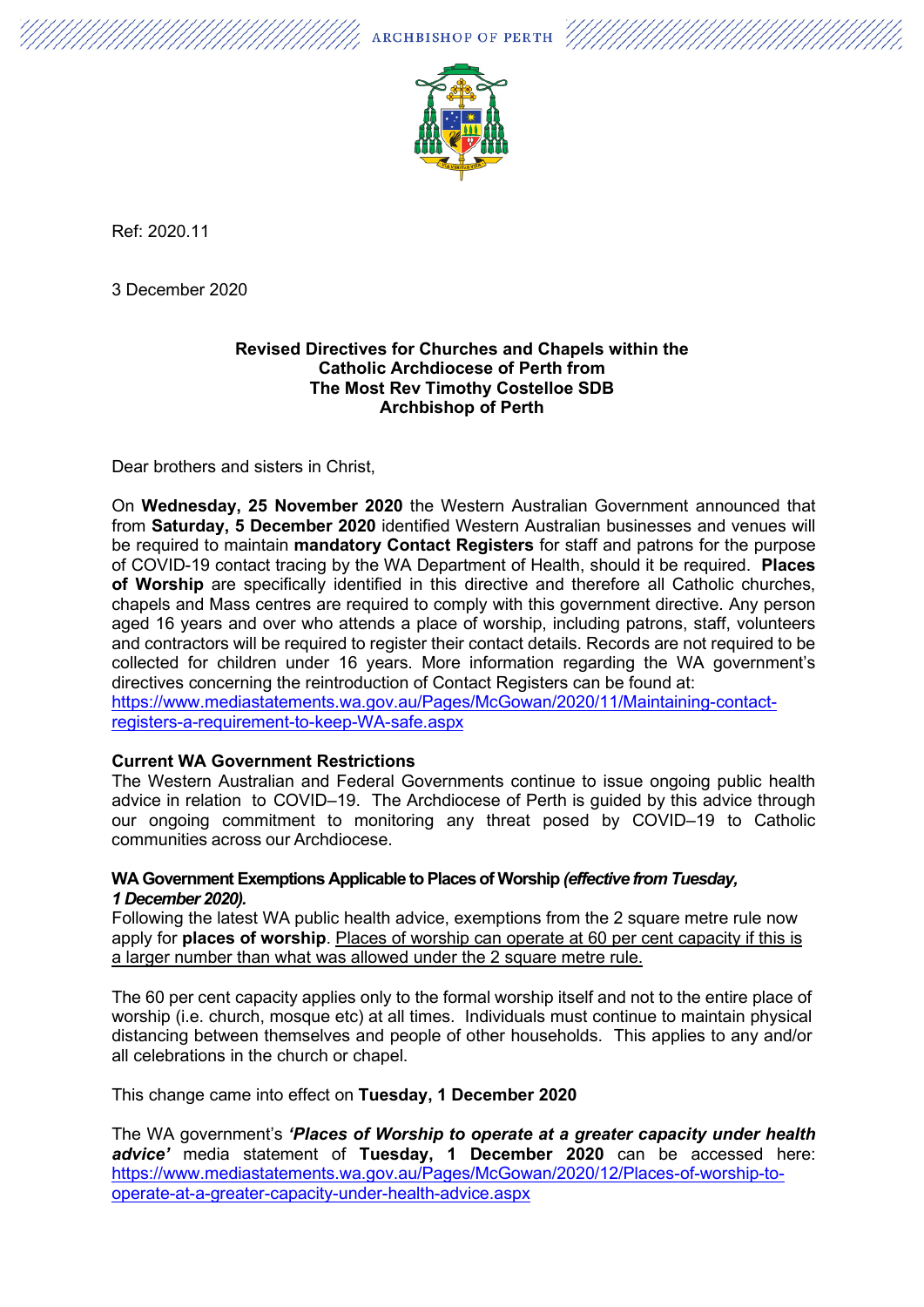

Latest information about current restrictions can be found at: [https://www.wa.gov.au/organisation/department-of-the-premier-and-cabinet/covid-19](https://www.wa.gov.au/organisation/department-of-the-premier-and-cabinet/covid-19-coronavirus-what-you-can-and-cant-do) [coronavirus-what-you-can-and-cant-do](https://www.wa.gov.au/organisation/department-of-the-premier-and-cabinet/covid-19-coronavirus-what-you-can-and-cant-do)

It remains incumbent upon each of us to continue to exercise responsibility in adhering to government health advice and directives through diligent citizenship as well as Christian concern and charity. The virus will probably continue to shape and challenge our responses for many months yet. I continue to be very grateful to you all for your endurance and unwavering persistence in supporting me and the clergy of the Archdiocese in providing for the needs of the faithful during this time of pandemic.

## **Contact Registers for Churches, Chapels and Mass Centres within the Archdiocese of Perth**

This following information specifically addresses the reintroduction of **mandatory Contact Registers.** The WA government directive for Contact Registers will come into effect from **Saturday, 5 December 2020** and will apply across the Archdiocese of Perth to all places of worship**.** The website of the Archdiocese of Perth has a dedicated COVID-19 web page on which all statements from the Archdiocese of Perth in relation to COVID 19 can be found[:](http://perthcatholic.org.au/COVID19.htm) <http://perthcatholic.org.au/COVID19.htm>

The following directives are required to be in place at each place of worship within the Archdiocese of Perth from **Saturday, 5 December 2020:**

# **Contact Registers**

Churches, chapels and Mass centres are required to keep Contact Registers as part of their COVID Safety Plans. This is **mandatory**.

Any person aged 16 years and over who attends a place of worship, including patrons, staff, volunteers and contractors will be required to register their contact details. The details required for the contact register include:

- name;
- contact number;
- date, and
- arrival time at the venue.

Churches, chapels and Mass centres are required to keep the information provided on the Contact Register for twenty eight (28) days. The WA government will accept information that is either manually recorded or entered electronically onto a digital device or via the **SafeWA App**. SafeWA can be downloaded from Apple App Store or Google Play. This will allow venues which choose to use the SafeWA app time to implement it for Saturday, 5 December, 2020. More information can be found at <https://www.wa.gov.au/SafeWA>

#### **SafeWA App**

The Government has developed the **SafeWA App** for the purposes of contact tracing. **SafeWA is provided by the Department of Health** in Western Australia as part of WA's measures to limit the spread of COVID-19.

**SafeWA** is a contactless and convenient way for people to check-in at Western Australian venues and events. It lets people check-in by scanning a SafeWA QR code (a special type of barcode) that is displayed at a venue or event to confirm the date and time they were there.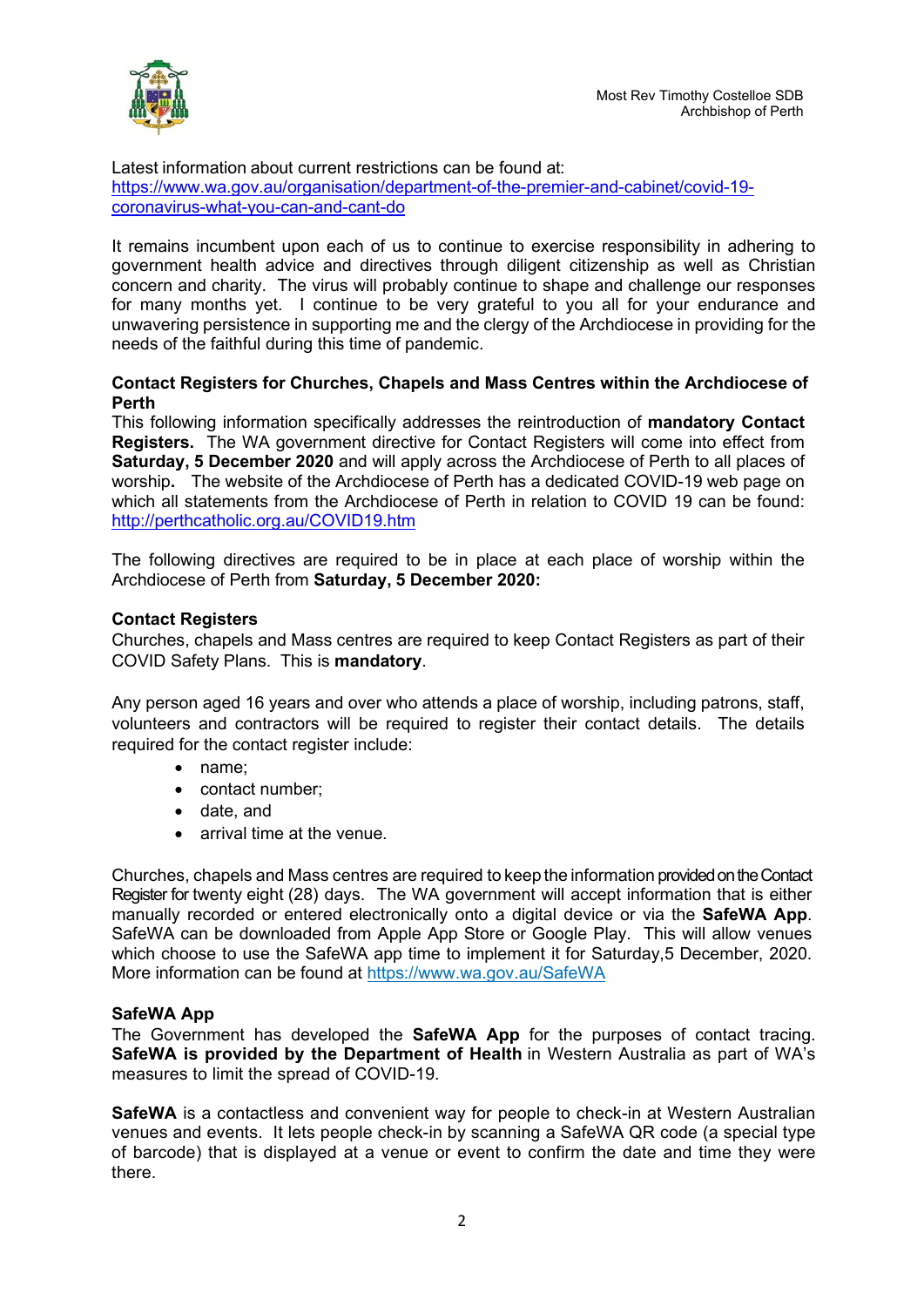

The information is then sent to WA Health to help with faster COVID-19 related contact tracing - this helps to keep the community safe.

**This is a voluntary app.** You do not have to use SafeWA to check in at a venue or event. Alternative formats for mandatory contact registers are available, including other electronic tools or a paper-based system, depending on what is suitable for the venue or individual. Information provided by the **SafeWA App** will be deleted after twenty eight (28) days.

Information regarding the registration process for the **SafeWA App** can be located at [https://safewa.health.wa.gov.au](https://safewa.health.wa.gov.au/) and a short video can be viewed here: <https://vimeo.com/482943535>

A **Toolkit** has also been developed by the WA government to assist you with various templates for paper-based contact registers, videos, information sheets, how to guides and social media tiles and is available at this link:

[https://www.wa.gov.au/government/document-collections/covid-19-coronavirus-contact](https://www.wa.gov.au/government/document-collections/covid-19-coronavirus-contact-registers-stakeholder-toolkit#toolkits)[registers-stakeholder-toolkit#toolkits](https://www.wa.gov.au/government/document-collections/covid-19-coronavirus-contact-registers-stakeholder-toolkit#toolkits)

### **Registration of Venues/Businesses and Individuals using the SafeWA App**

There is a registration process for venues/businesses and individuals. Parishes wishing to register their church, chapel or Mass centre should refer to the instructions at [https://safewa.health.wa.gov.au/files/SafeWA\\_Health\\_User\\_Guide.pdf](https://safewa.health.wa.gov.au/files/SafeWA_Health_User_Guide.pdf)

**Please note:** When registering your church, chapel or Mass centre do so using the "**Business"** registration button (see page 5 of the *Health User Guide* in the weblink immediately above). Register the primary church of the parish as 'the Business' and then any other churches, chapels of Mass centres of the parish as 'Venues'. A separate QR code will be provided for each location/venue.

#### **Compliance and Penalties**

Parish priests/priests-in-charge/administrators and rectors are responsible for organising the collection of the required information in each church, chapel of Mass centre and ensuring implementation of the government directives. Respective leadership groups in each community are encouraged to be involved in supporting their priests.

If Contact Register data is collected manually (paper/electronic data based) the information must be able to be provided to Government Health Department representatives within three (3) hours of a request being received. The **SafeWA App** will provide information directly and automatically to the Health Department.

All churches, chapels and Mass centres are required to set up controlled entry point(s) through which attendees pass where their details are taken or confirmation of 'sign- in' via their **SafeWA App** is sighted.

A contact template has been made available by the Western Australian Government for manual data collection. This resource can be located at: [www.wa.gov.au/sites/default/files/2020-11/Paper-based-contact-register-template-Single](http://www.wa.gov.au/sites/default/files/2020-11/Paper-based-contact-register-template-Single-sheet_0.pdf)sheet 0.pdf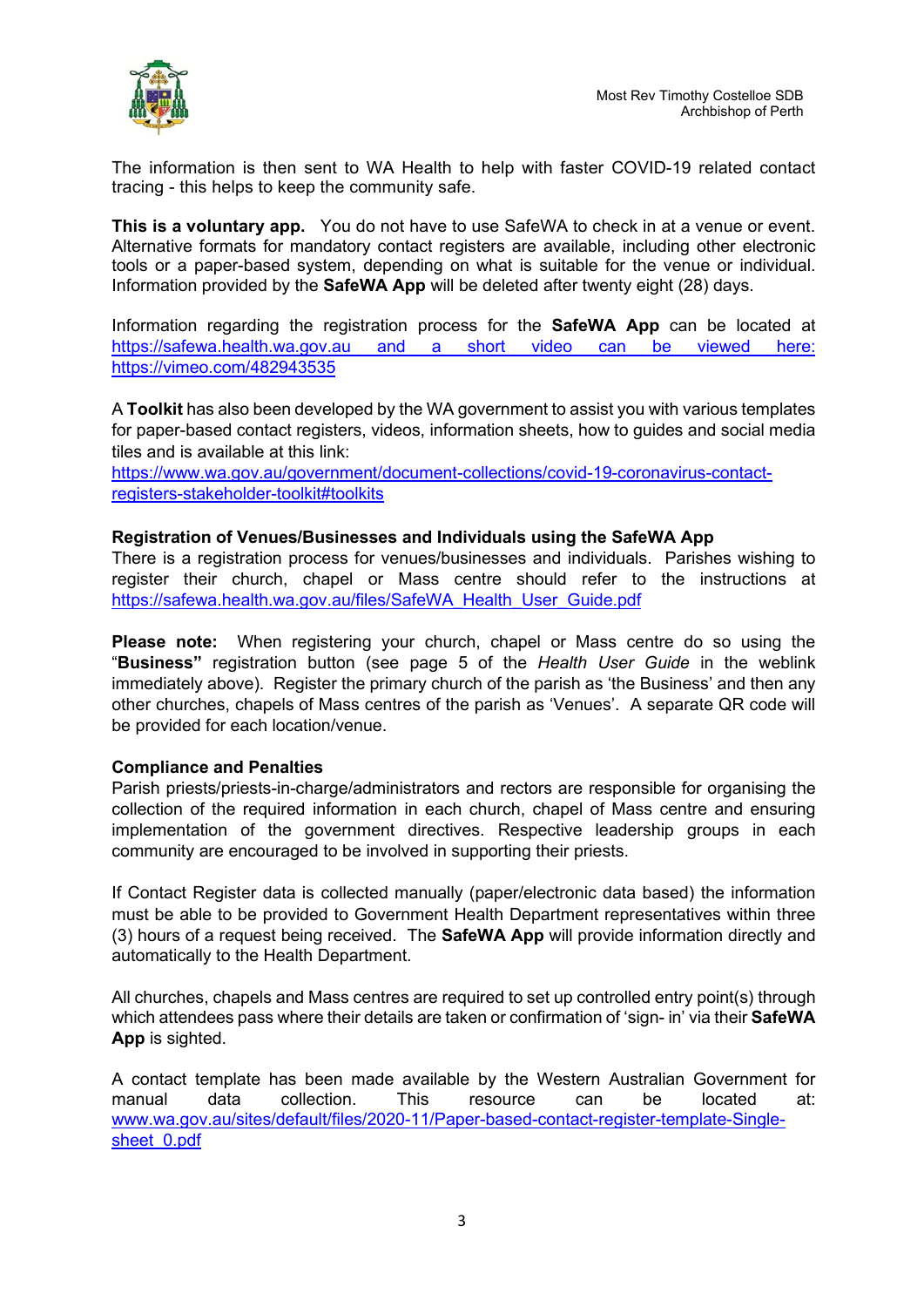

Given potential delays affecting services, it is suggested that each church, chapel or Mass centre facilitate the entry of manual data by implementing an orderly and streamlined process for those who may wish to avail themselves of manual contact registration.

## **Compliance and Penalties**

The WA government has specified fines and penalties for non-compliance with these processes. Failing to comply with the new requirements to maintain a contact register could result in fines and penalties of up to \$50,000 for an individual and \$250,000 for a body corporate or 12 months' imprisonment.

### **Additional Directives Applicable Across the Catholic Archdiocese of Perth**

In addition to the introduction of **mandatory Contact Registers** from **Saturday, 5 December 2020**, the following directives apply to the clergy, religious and the lay faithful of the Archdiocese of Perth**:**

- To remain open churches and chapels need to maintain high standards of hygiene and undertake frequent cleaning.
- **COVID Safety Plans:** Churches and chapels are to ensure that their COVID Safety Plans are updated and continue to be implemented. Churches and chapels must ensure that their COVID Safety Plan is available for inspection by authorised officers.
- Each church and chapel must complete a COVID Safety Plan.
- If your parish has multiple churches/premises, a COVID Safety Plan must be completed for each church/premise.
- Each church and chapel must display a COVID Safety Plan certificate at an entry point to the church or chapel.
- Hand sanitizers are to be available at each entrance to every church and chapel.
- Clear guidelines must be put in place to direct people on how to enter and exit the church or chapel to ensure that this is done systematically to ensure that appropriate physical distancing is observed.
- Holy Water fonts/stoups in all churches and chapels are to remain empty.
- Pews, seats, seatbacks, top rails, kneelers, doors, door knobs, microphones, sacristies, toilets/bathrooms and all other communal areas are to be cleaned, wiped down and sanitised regularly.
- Parish newsletters or bulletins should not be re-used. Sufficient copies should be made to ensure that people get copies, but then they must either take them home or dispose of them.
- Hymnals or shared copies of texts are not to be used.
- Persons who feel unwell, who have flu/respiratory symptoms, elevated body temperatures are not permitted to enter churches or chapels.
- **St Mary's Cathedral, Perth:** please refer to the St Mary's Cathedral website and social media pages for updates relevant to the Cathedral <https://stmaryscathedralperth.com.au/>
- Individuals must continue to maintain physical distancing between themselves and people of other households. This applies to any and/or all celebrations in the Church or chapel.

#### **Masses**

Churches and chapels are to put in place procedures to ensure that numbers of attendees at all Masses conform to current directives of the Western Australian Government. The faithful continue to be dispensed from their obligation to attend Sunday Mass. However, all Catholics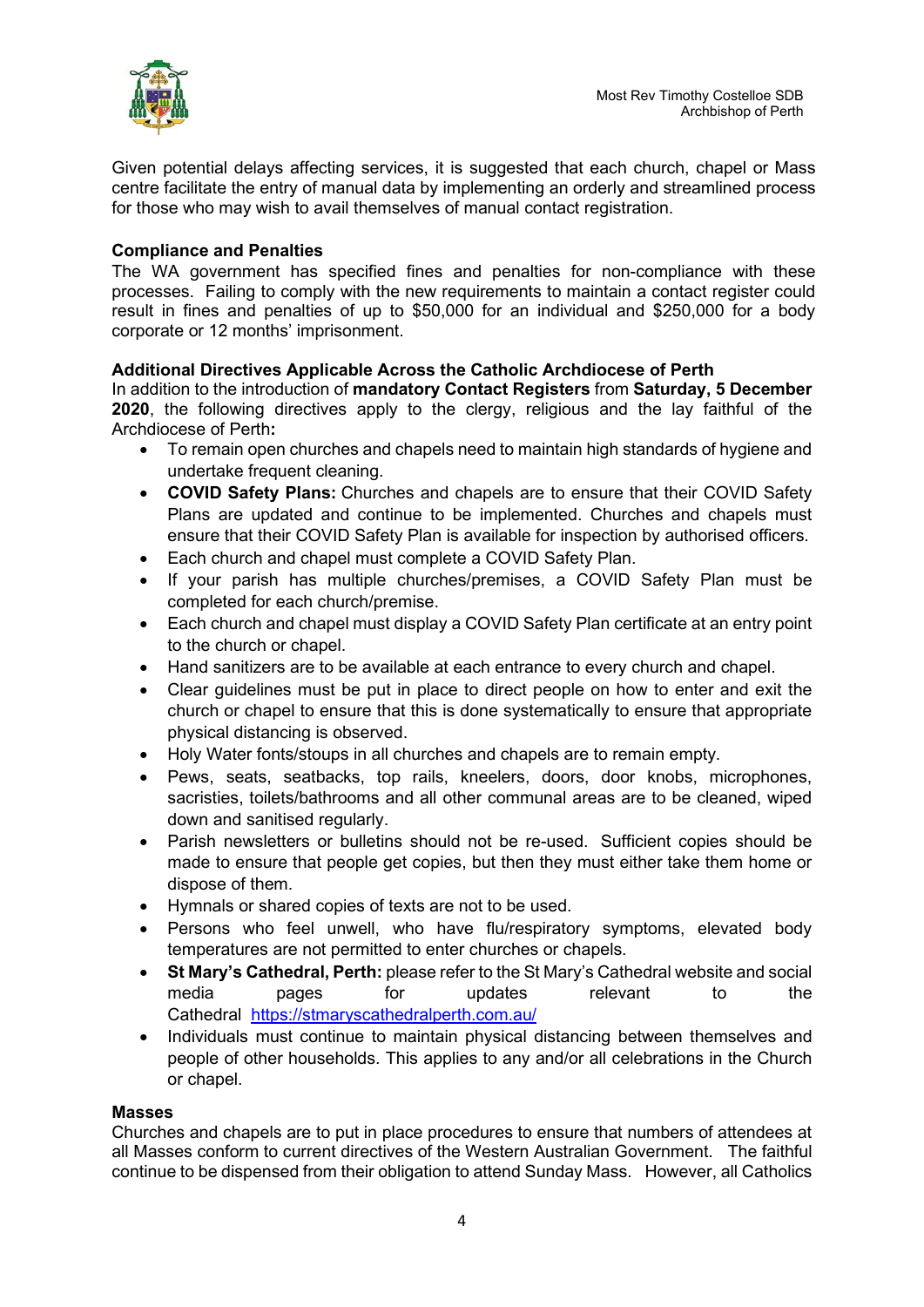

are encouraged to attend Mass whenever possible in accordance with Government directives.

- In view of the now long-standing practice of receiving Holy Communion in the hand, all Catholics receiving Holy Communion at Masses celebrated in the Ordinary Form of the Roman Rite are very strongly encouraged, out of concern for the health of others including the celebrant and other ministers, to refrain from receiving Holy Communion on the tongue.
- Offertory gifts are to be in closed vessels or, where this is not possible, vessels should be appropriately covered.
- Offertory processions are to be omitted.
- The Sign of Peace is to be sgiven without physical contact.
- Collections are not to be taken up during the Mass. Churches and chapels can install boxes or containers for offerings at the entrance to the church or wherever they decide to be appropriate.
- The Precious Blood is not to be shared from the chalice at any Masses and is reserved to the celebrant(s) only. The celebrant and concelebrants are to receive from the chalice by intinction.
- All priests and Extraordinary Ministers of Holy Communion are to wash their hands in soap and water, or are to use an alcohol-based hand sanitiser both immediately before and immediately after the distribution of Holy Communion.
- Physical distancing between people in the Communion Procession is to be observed. Churches and chapels may wish to dedicate ushers to facilitate the movement of people at the time Communion is distributed.
- Pews, seats, seatbacks, top rail and kneelers are to be wiped down and sanitised regularly.
- The pulpit, lectern, credence table, ministers' seats and anything handled by multiple people is to be wiped down and sanitised regularly.
- Congregational singing and singing led by a choir and/or cantors may be undertaken. In determining whether or not congregational singing and singing led by a choir and/or cantors is appropriate, the Parish Priest and his advisors will take full account of the risks to health and relevant Government recommendations.

# **Rite of Christian Initiation (RCIA)**

- Individual parishes may choose to celebrate the Rite of Initiation with RCIA Elect and candidates.
- Please contact Dr Carmel Suart, Director of the Office of Christian Initiation, on either 08 6104 3696 or [christian.initiation@perthcatholic.org.au](mailto:christian.initiation@perthcatholic.org.au) for any queries in relation to RCIA.

# **Baptism**

- Fresh baptismal water must be used for each candidate.
- Full immersion baptism is prohibited unless the water in the baptismal pool is drained between candidates. The baptismal pool must subsequently be cleaned and disinfected after each full immersion.
- For the anointing with Chrism at baptism, the celebrant should use cotton balls with a separate one for each candidate. Used cotton balls must disposed of appropriately after the celebration.

# **Confessions**

• Priests can provide opportunities for the Sacrament of Reconciliation, according to the First Rite.